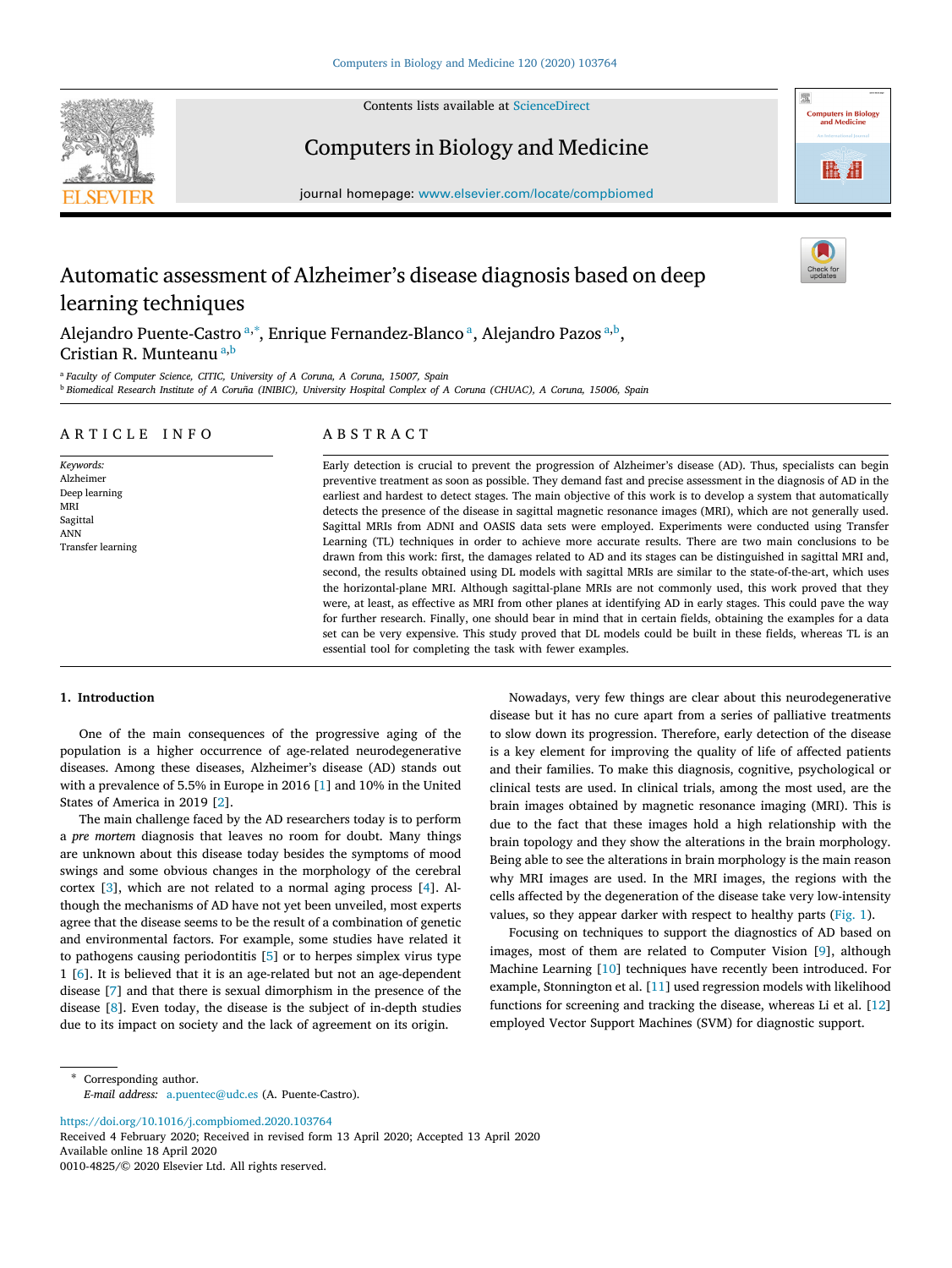

<span id="page-1-0"></span>**Fig. 1.** Examples of the different types of MRI according to the acquisition plan. They display different changes in the morphology of the brain organ depending on the type.

Recently, advances have been introduced in Machine Learning such as Deep Learning (DL) techniques [[13\]](#page-5-12). Liu et al. [[14\]](#page-5-13) proposed the use, in their medical application, of autoencoders with Softmax output layers to avoid bottleneck during diagnostic support. The utilization of convolutional networks is widespread, as in the works conducted by Hosseini et al. [\[15](#page-5-14)], because they are the most adapted type for the treatment of images and signals. Zheng et al. [[16\]](#page-5-15) proposed the use of restricted Boltzmann machines as a preliminary stage to a classic Machine Learning classifier to improve its results.

Other proposals, such as that of Suk et al. [[17\]](#page-5-16), used volumes of gray matter (GM volumes) instead of MRI images for the diagnosis of AD, and thus were able to obtain information from a large part of the brain despite the computational cost. In this work and in some other proposals, they extracted information from various medical imaging techniques such as combined information from the horizontal MRI images and their corresponding positron-emission tomography (PET) images.

The use of DL was also combined with MRI images for other applications in the field of neuroscience, not just the diagnosis of AD as in Suk's work [\[18](#page-5-17)], in which a method was proposed for the identification of activity changes in brain regions during rest.

All of these examples employed their own complex architectures with horizontal MRI images or volumes. In some cases, horizontal MRI images were combined with other types of images such as sagittal MRI images. Unlike the previously described works, the present work proposes the exclusive use of sagittal images along with fine-tuning of general-purpose architectures into images. This would allow experiments to be carried out in a more exhaustive way, because it has information about the brain at different vertical levels, and at a lower computational cost, since there would be no need to process a great amount of images. This would also make possible to extract information from other regions of the brain.

As seen in some examples listed above, DL allows characterizing AD in MRI images through the creation of computational models composed of multiple processing layers. Despite being an approximation of Machine Learning, DL automatically extracts its own information from the input images [\[19](#page-5-18)], avoiding the subjectivity of the expert who labels the information, as in a classic Machine Learning model.

It is important to consider the correct use of DL in the solution of the problem. In the ADNI [[20\]](#page-5-19) data set, Basaia et al. [[21\]](#page-5-20) employed Data Augmentation to overcome the scarce number of data. This could be risky because the transformations of deformation and crop may not represent real cases or errors and they can be multiplied in case samples were erroneously labeled. In the OASIS [[22](#page-6-0)] data set, the use of a small and efficient network by Islam et al. [[23\]](#page-6-1) stands out. Despite employing Data Augmentation, the utilization of the Hold-Out validation strategy in this work may not be a very comprehensive measurement of the model's goodness of fit due to the large imbalance present between the classes of the data set and its small size. Removing 20% of the training data involves the risk of eliminating underrepresented classes from the model training stage. Usually, other works obtained their performance metrics by contrasting the values of each class against the

other. Therefore, they treated problems as if they were independent binary problems. For example, Yue et al. [[24\]](#page-6-2) addressed the problem as three separate binary problems, one for each class. The results of the prediction were obtained for each class in the presence of each of the remaining classes. Therefore, biased values were obtained, since the values of these binary comparisons were not achieved in the presence of the noise from the other classes.

In conclusion, the objective of this work is the development of a DL application that assesses the diagnosis of AD in sagittal MRI images. Therefore, it is expected to achieve, as main results: a valid model developed with DL to perform the diagnosis with sagittal MRIs; to prove that sagittal images can be used in order to identify AD, without the help of any other kind of acquisition plane; and to prove that Transfer Learning is crucial for training models with few data.

## **2. Materials and methods**

## *2.1. Workflow*

The schema shown in [Fig.](#page-2-0) [2](#page-2-0) illustrates the main workflow of this study. It is similar to the classical pipeline to process any kind of signal but adapted to include Transfer Learning (TL) [[25](#page-6-3)]. Patients' MRI scans were fed to a ResNet artificial neural network (ANN) [[26\]](#page-6-4) in order to extract new feature vectors and patients' sex and age are concatenated to them. The obtained vectors contained 100,352 numerical values extracted from each MRI scan. The extracted measures represent those different measures that ResNet model considers relevant for learning. It is easier for the ANN to learn some important features from an image instead of learning the complete image and the spatial relationships between pixels. The full set of vectors was divided into training and testing data. The training data were used for training an SVM model [[27\]](#page-6-5) with Radial Basis Function (RBF) kernel. The testing data were employed for evaluating trained SVM model goodness in order to improve it. The main reason to use TL is the small size that MRI data sets have. In this way, the chosen model was trained for another task with a huge amount of images, such as different types of medical images. Therefore, fewer weights were required to be tuned, which implies that less new data were needed to adapt the model to the current problem. Consequently, using ANN trained in the previous tasks required less amount of data and, collaterally, the experimentation was faster.

Going along the workflow, first, the information about the patients was loaded, that is their age, sex, and the patients' MRI scans scaled to  $224 \times 224$  pixels. This last requirement was set by the trained ANN used in this work which is known as ResNet [[26\]](#page-6-4). Second, all MRI scans were fed to the ResNet ANN without the last three layers in order to automatically extract feature vectors. That feature vector was concatenated to their respective sex and age values. Finally, in the last step, the data set was split into training and testing data. Training data were used to develop an SVM model [[27\]](#page-6-5) while testing data were used to measure the behavior of the model with previously unseen data.

## *2.2. Data sets*

This work made use of two sets of images known as OASIS and ADNI. Both sets were properly labeled collections of MRI images, which are two of the most common in the state-of-the-art.

## *2.2.1. OASIS*

The OASIS data set [\[22](#page-6-0)] is open and presents two collections: OASIS-Cross-sectional, which contains images of sagittal MRI, and OASIS-Longitudinal, which is formed by longitudinal slices. Both collections correspond to the acquisition of  $256 \times 256$  pixel images from different patients. The objective of this work was the OASIS-Crosssectional collection because it led to the resolution of the problem with 436 sagittal images. Out of these, 2 were moderate AD cases, 28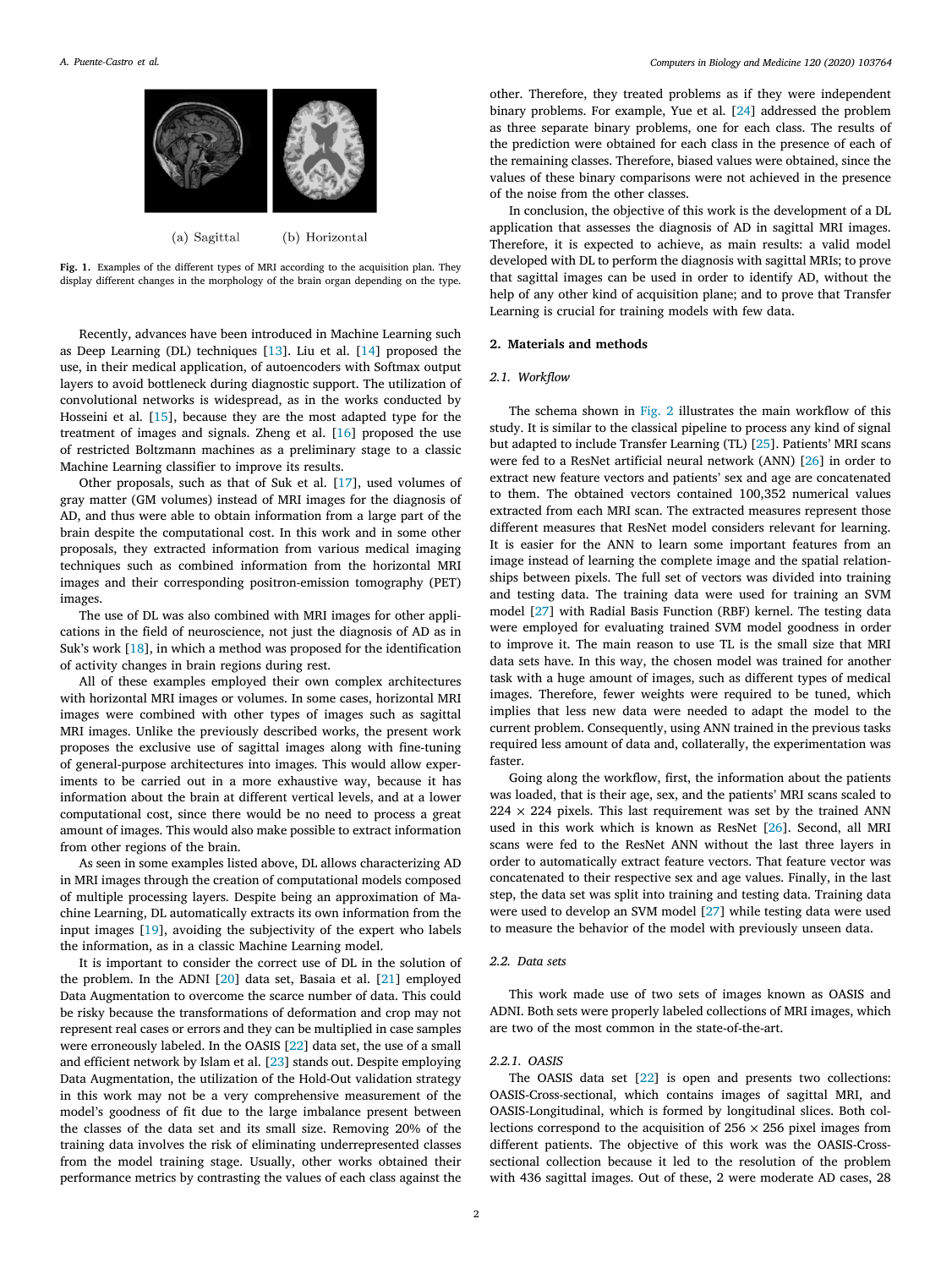

<span id="page-2-0"></span>**Fig. 2.** The workflow diagram of the study. Patients' MRI scans were fed to a ResNet ANN [[26\]](#page-6-4) in order to extract new features vectors and sex and age are concatenated to them. These vectors are separated into training data and test data. Test data is used for training an SVM model [[27\]](#page-6-5). Test data is used for evaluating trained SVM model goodness in order to improve it.

#### **Table 1**

<span id="page-2-2"></span>

|  |  | Example of confusion matrix for binary problems. |  |  |  |  |
|--|--|--------------------------------------------------|--|--|--|--|
|--|--|--------------------------------------------------|--|--|--|--|

|        |               | Predicted                                   |                                             |  |  |
|--------|---------------|---------------------------------------------|---------------------------------------------|--|--|
|        |               | True                                        | False                                       |  |  |
| Actual | True<br>False | True Positives (TP)<br>False Positives (FP) | False Negatives (FN)<br>True Negatives (TN) |  |  |

are mild dementia, 70 very mild dementia and 316 were cognitively normal. This implies a strong imbalance in favor of cognitively normal cases. The images were obtained from 168 male patients and 268 female patients aged between 18 and 98 years.

## *2.2.2. ADNI*

The ADNI data set [[20\]](#page-5-19) contains several collections of MRI images. The MP-RAGE REPEAT collection was used in this work. This collection consists of 1743 volumes from which the cut 88 of the sagittal plane was extracted, corresponding with a 256  $\times$  256 pixel image that is the central cut. These images were divided into 297 AD cases, 921 mild cognitive dementia, and 525 cognitively normal cases. This implies an imbalance in favor of the AD class. All images were obtained from 1055 male patients and 688 female patients aged between 55 and 94 years.

#### *2.3. Proposed method*

The proposed model is shown in [Fig.](#page-2-1) [3.](#page-2-1) This model employed the first 47 layers of a ResNet ANN [[26\]](#page-6-4) trained with ImageNet data set to extract the features. ResNet or Residual Neural Network is an ANN based on Residual blocks for avoiding gradient problems that deep ANNs have. Without gradient problems, it is possible to train deeper ANNs.

The output of the last layer of the ResNet was concatenated to the patient's sex and age and then it was classified by a Support Vector Machine (SVM) [[27\]](#page-6-5) specifically trained for the problem. The reason why this model composition strategy was chosen is TL [[25\]](#page-6-3) technique. Therefore, the speed of experimentation can be accelerated by adapting successful models to related problems.

## *2.4. Performance measures*

In order to show the goodness-of-fit of the proposed model, a bunch of metrics defined with confusion matrix were used (see [Table](#page-2-2) [1](#page-2-2)). More specifically, in this work Accuracy [\(1\)](#page-2-3), Precision ([2](#page-2-4)), Recall ([3](#page-2-5)), Specificity  $(4)$  $(4)$  $(4)$  and  $F_1$  score  $(5)$  $(5)$  $(5)$  were chosen because they are the most commonly used in the bioinformatics literature in order to increase the possibilities to compare the results like in the studies [\[28](#page-6-6)] and [\[29](#page-6-7)].

$$
Accuracy = \frac{TP + TN}{TP + TN + FP + FN}
$$
 (1)



<span id="page-2-1"></span>**Fig. 3.** Proposed model schema. Once ResNet ANN [[26](#page-6-4)] extracts feature vectors from MRI scans, sex and age are concatenated in order to add more features. These extended features vectors are fed to the SVM model [[27\]](#page-6-5), which determines whether there is any stage of AD or the patient is cognitively normal.

<span id="page-2-5"></span><span id="page-2-4"></span>
$$
Precision = \frac{TP}{TP + FP}
$$
 (2)

$$
Recall = \frac{TP}{TP + FN}
$$
 (3)

<span id="page-2-6"></span>
$$
Specificity = \frac{TN}{TN + FP}
$$
\n
$$
F = 2 \quad Precision \cdot Recall
$$
\n(4)

<span id="page-2-7"></span>
$$
F_1 = 2 \cdot \frac{Precision \cdot Recall}{Precision + Recall}
$$
\n(5)

# **3. Results**

## *3.1. Imbalance*

<span id="page-2-3"></span>Due to the imbalance of the data sets, their empirical searches for each class were performed. These searches allowed for preventing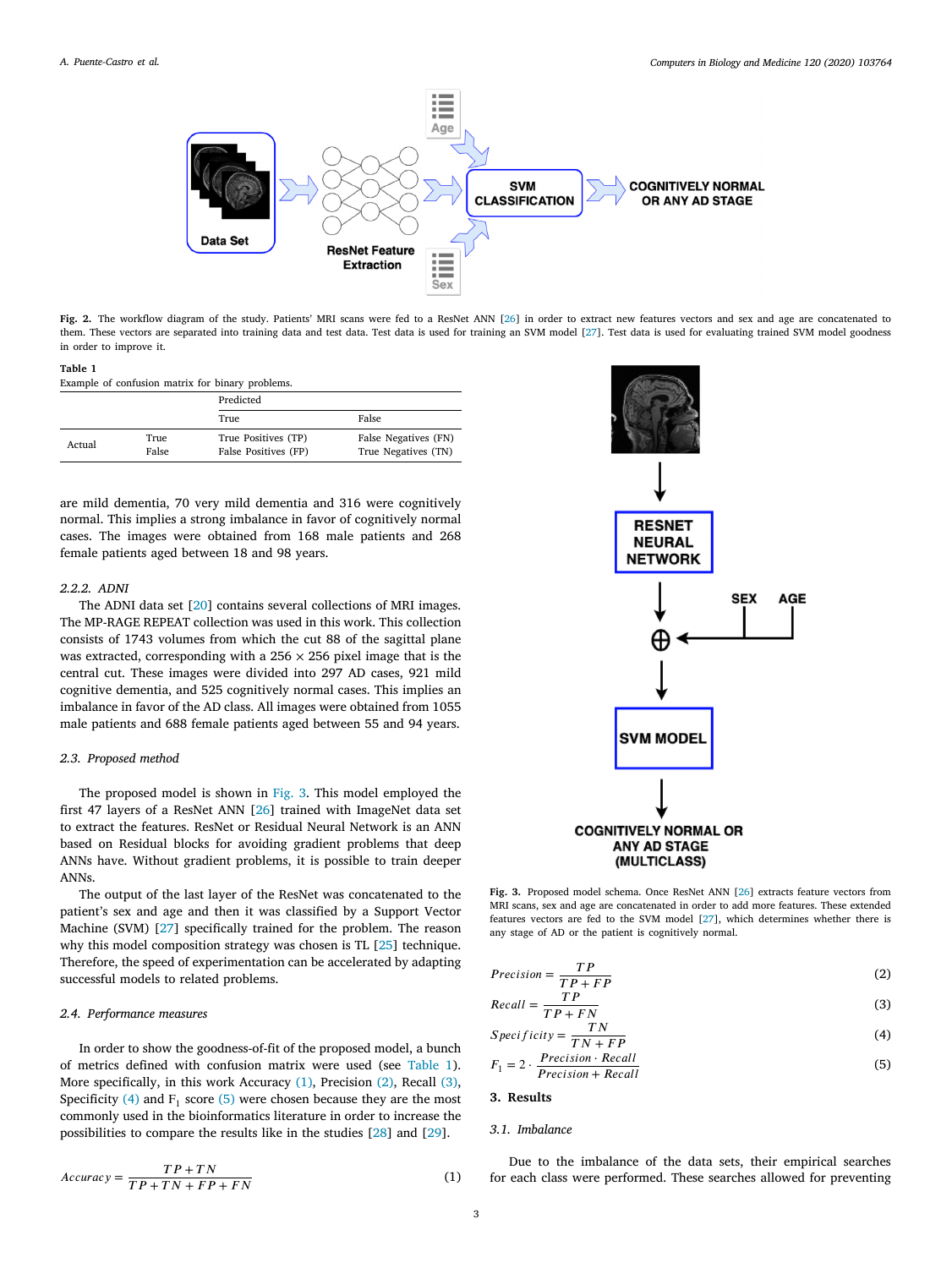overfitting of the model constructed for each data set and memorizing the most represented class, instead of the least represented one. In these searches, the way the predictions for each class changed was controlled as the weights were modified, especially the interest classes. Therefore, the weight adjustment was balanced to have a value proportional to the number of elements in each class [\(6\)](#page-3-0). That is, the least represented class will be given the greatest weight or priority. In this way, when multiplying this weight by the number of elements in each class, the same value will always be given.

*weight(x)* = 
$$
\frac{\text{training examples}}{\text{classes } \times \text{training examples class } x}
$$
 (6)

For example, taking a data set in which there are 8 elements of class 1 and 2 of class 0, class 0 would have the weight 2.5 and class 1 would have the weight 0.625. Hence, multiplying the weight of each class by the number of elements in that same class, the result would be 5. Which, multiplied by the number of classes, would equal the number of elements in the data set (balanced weights).

## *3.2. OASIS*

For the OASIS data set, a Leave-One-Out evaluation [[30\]](#page-6-8) was performed with 1% of the training data used as the validation set. During the training Early Stopping [\[31](#page-6-9)] was performed in order to prevent overfitting. Hyperparameter optimization was carried out by random search.

As shown in [Table](#page-4-0) [2,](#page-4-0) the results, with and without considering sex and age, for the most advanced stages of AD were not detected (recall equals 0%). This is due to the few cases contained in the data set for these stages (2 cases for moderate AD and 28 for mild dementia) out of the 416 available cases. Performing Data Augmentation, like in [[23](#page-6-1)], would increase these cases and solve imbalance, but the new data remained dependent on the original data. Therefore, the model may not be learning new phenotypic manifestations that represent those stages and keep learning the same cases. In spite of this, the proposed model trained with this data set showed a great capacity to diagnose AD at the earliest stage. In [[23\]](#page-6-1), the authors proposed a model which was not as good at the earliest stage, since they detected fewer positive cases (recall equals 50%). As this is a medical problem, in which it is important to find positive cases as soon as possible, Data Augmentation was employed to learn how to address the diagnosis in later stages in a more precise way, at the cost of detecting fewer cases at the earliest stage.

Results when considering sex and age were compared with the results obtained from pure MRI images, showing a small improvement, especially, for the first two classes. The computational cost of obtaining the sex and age variables is low and does not contain noise, as they are demographic variables. Therefore, more precise results, with almost no computational cost or noise, may be obtained. Both when considering and not considering the sex and age variables, precision and recall values of 0% were obtained for the most advanced stages. This is due to the fact that there were only 2 examples of one class and 28 of the other; these are very few cases compared to the 386 of the remaining two. Because of not using Data Augmentation, these results cannot be improved. The main reason for not using this technique is that there is no guarantee that the synthetic data would be cataloged in the same way as the original data. Moreover, these new data can distort the learning process and make the model process the cases as real even though they are impossible to find in nature.

An example of a learning curve based on the accuracy metric can be seen in [Fig.](#page-3-1) [4.](#page-3-1) One can see that the model maintains a high percentage of accuracy for testing as the training examples increase. This shows that the data set covers a wide variety of cases despite its small size.



<span id="page-3-1"></span><span id="page-3-0"></span>**Fig. 4.** OASIS learning curve with accuracy metric with subsets containing from 10% to 70% of data.

## *3.3. ADNI*

For the ADNI data set, 50 repetitions of Hold-Out evaluation [\[32](#page-6-10)] were performed with 80% of the entire set used for training, 20% for testing and 1% of the training data used as the validation set. Like the OASIS data set, during the training, Early Stopping [[31\]](#page-6-9) was performed in order to prevent overfitting. Hyperparameter optimization was carried out by random search. The obtained results are shown in [Table](#page-4-1) [3](#page-4-1).

With this data set, the results were better than in the previous data set. This is due to the smaller imbalance between the stages and the larger number of data. Therefore, there were more data, representing a greater phenotypic variety, for each stage. In spite of this, the AD stage was the least correctly detected (recall equals 30.62%) due to the fact that there were fewer example cases. As in the previous case, this model is satisfactory in addressing the diagnosis at the earliest stages.

[[15\]](#page-5-14) presented excellent results, both in the detection of healthy cases and in early stages with very efficient models and without the risks of Data Augmentation. In spite of this, the size of the considered population is very small (210 samples), with people aged around 75 years old for each class, where more men than women are sampled. As shown above, age and sex influence the manifestation of AD, where males being more affected, whereas elderly people have the greatest manifestations, so their results may be biased. Compared to the results of the model proposed in this paper, healthy cases are better detected than other cases. Bearing in mind that the main objective is the diagnosis, it is preferable that cases be better detected in the presence of AD. There are recent approaches such as [[33\]](#page-6-11), but most of their results cannot be compared with those proposed as they performed a pairwise evaluation of classes. There, the obtained results were dependent on the pairs that were compared, without an overall metric per class. Others, however, used other ADNI data sets that were submitted for a challenge, such as [[34\]](#page-6-12). This data set contains more classes than the usual data set. Therefore, it would not be correct to make a direct comparison with these methods, as the exact equivalence of the classes in the two sets is not known.

The results obtained when considering the demographic variables are worse than not taking them into account, in all cases except for recall in the earliest stage of Alzheimer's. This means that although the detection of the other stages is worse, the stage of interest is detected better. Thus, a healthy case is more likely to be identified with a sick case. As this is a medical care project, this is preferable to the opposite. Therefore, cases should rather be detected as early as possible, so that preventive treatment can be started as soon as possible.

The accuracy-based learning curve for ADNI [\(Fig.](#page-4-2) [5\)](#page-4-2) shows an evolution of accuracy for tests with a decreasing trend. This means that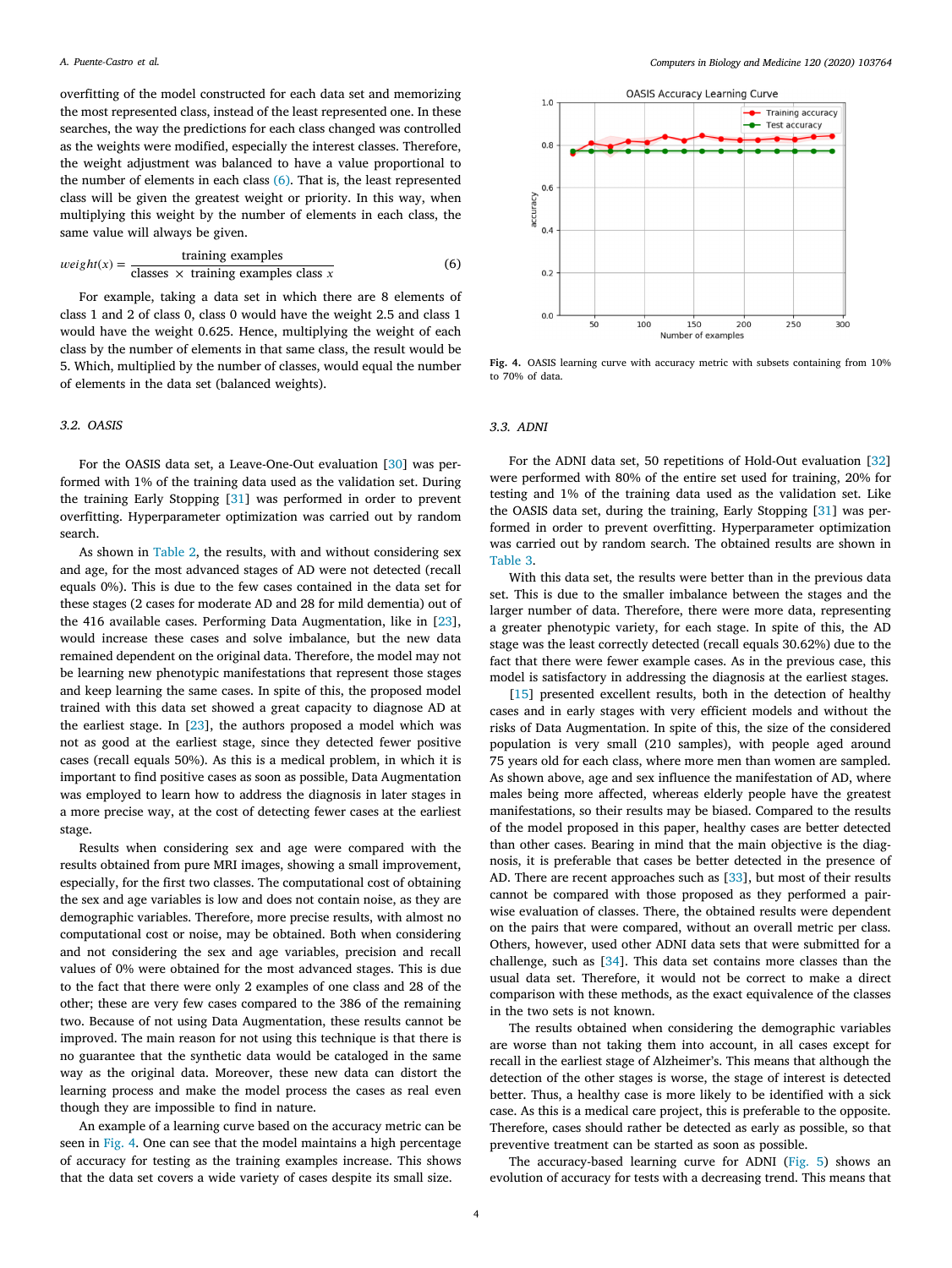#### <span id="page-4-0"></span>**Table 2** Best results with the OASIS data set.

|                                                               | Class              | Accuracy | Precision | Recall | Specificity | $F_1$    |
|---------------------------------------------------------------|--------------------|----------|-----------|--------|-------------|----------|
|                                                               | Cognitively Normal | ÷        | 99.00%    | 99.00% | -           | 99.00%   |
|                                                               | Very Mild Dementia | -        | 75.00%    | 50.00% | -           | 60.00%   |
| [23] (Horizontal MRI)                                         | Mild Dementia      | -        | 63.00%    | 71.00% | -           | 67.00%   |
|                                                               | Moderate AD        | -        | 33.00%    | 50.00% | -           | 40.00%   |
|                                                               | Average            | -        | 67.50%    | 67.50% | -           | 66.50%   |
|                                                               | Cognitively Normal | 79.36%   | 89.94%    | 82.44% | 69.00%      | 86.02%   |
|                                                               | Very Mild Dementia | 74.31%   | 33.06%    | 58.57% | 77.32%      | 42.27%   |
| Proposed Model without considering sex and age (Sagittal MRI) | Mild Dementia      | 92.66%   | 0.00%     | 0.00%  | 99.02%      | 0.00%    |
|                                                               | Moderate AD        | 99.54%   | 0.00%     | 0.00%  | 100.00%     | $0.00\%$ |
|                                                               | Average            | 86.47%   | 30.75%    | 35.25% | 86.34%      | 32.07%   |
|                                                               | Cognitively Normal | 80.05%   | 92.54%    | 81.25% | 78.00%      | 86.53%   |
|                                                               | Very Mild Dementia | 75.00%   | 35.77%    | 70.00% | 75.96%      | 47.34%   |
| Proposed Model (Sagittal MRI)                                 | Mild Dementia      | 92.66%   | 0.00%     | 0.00%  | 99.02%      | 0.00%    |
|                                                               | Moderate AD        | 99.54%   | 0.00%     | 0.00%  | 100.00%     | $0.00\%$ |
|                                                               | Average            | 86.81%   | 32.08%    | 37.81% | 88.25%      | 33.47%   |

Comparison of the sagittal plane (436 cases) against the horizontal plane (436 cases + data augmentation cases). Model compared against the proposed model may be learning non-real cases because of the artificially created cases

## <span id="page-4-1"></span>**Table 3**

Best results with the ADNI data set.

|                                                               | Class                   | Accuracy | Precision | Recall  | Specificity              | F <sub>1</sub> |
|---------------------------------------------------------------|-------------------------|----------|-----------|---------|--------------------------|----------------|
|                                                               | Cognitively Normal      |          | 100.00%   | 100.00% | $\overline{\phantom{0}}$ | 100.00%        |
| [15] (Horizontal MRI)                                         | Mild Cognitive Dementia | -        | 60.00%    | 80.00%  | $\equiv$                 | 69.00%         |
|                                                               | AD                      | -        | 70.00%    | 47.00%  | $\overline{\phantom{0}}$ | 56.00%         |
|                                                               | Average                 |          | 76.67%    | 75.67%  | $\overline{\phantom{0}}$ | 75.00%         |
|                                                               | Cognitively Normal      | 78.25%   | 64.44%    | 59.80%  | 86.05%                   | 62.03%         |
| Proposed Model without considering sex and age (Sagittal MRI) | Mild Cognitive Dementia | 71.51%   | 69.02%    | 84.32%  | 56.95%                   | 75.91%         |
|                                                               | AD                      | 86.40%   | 73.42%    | 31.88%  | 97.62%                   | 44.45%         |
|                                                               | Average                 | 78.72%   | 68.96%    | 58.66%  | 80.21%                   | 60.79%         |
|                                                               | Cognitively Normal      | 78.36%   | 63.69%    | 59.60%  | 85.97%                   | 61.58%         |
| Proposed Model (Sagittal MRI)                                 | Mild Cognitive Dementia | 71.50%   | 69.00%    | 84.61%  | 56.50%                   | 76.01%         |
|                                                               | AD                      | 86.05%   | 73.93%    | 30.62%  | 97.72%                   | 43.31%         |
|                                                               | Average                 | 78.64%   | 68.87%    | 58.28%  | 80.06%                   | 60.30%         |

Comparison of the sagittal plane (1743 cases) against the horizontal plane (210 cases). Model compared against the proposed model needs to learn fewer cases, having better results but being more overfit.



<span id="page-4-2"></span>**Fig. 5.** ADNI learning curve with accuracy metric with subsets containing from 10% to 70% of data.

the data set may not have enough representative cases from each stage for all the possible cases. In contrast to the curve for OASIS, it may be due to having more examples, so there may be more examples that present noise. It may also be due to the fact that ADNI considers fewer stages than OASIS, so there may be overlapping cases that should be considered from different stages. This affects the learning process in the model.

#### **4. Discussion**

This paper proposes a DL model for the identification of Alzheimer's disease in sagittal MRI images. The extracted data come from two sets of reference data. An initial parameterization was defined in the weights of the classes to overcome the imbalance of data. An evaluation strategy and metrics were established to determine the goodness-offit of the proposed model. Therefore, the proposed algorithm presents satisfactory results in both sets with sagittal images.

As the main conclusion, for both data sets, the identification of AD in sagittal MRI images is approachable through DL techniques. These results are comparable to those proposed by horizontal cuts in the literature. Despite the high imbalance of both data sets and the small size of the OASIS set, the proposed model presents satisfactory results for its simplicity compared to those found in the state-of-the-art. This is due to the empirical study of the weights of the classes during training. Therefore, the model knows that the class with the most weight is the one of the greatest interest and has to learn it with the highest priority. The ability to transfer a model from one problem to another opens up the possibility of addressing this problem through TL [[25\]](#page-6-3). Adapting networks that were designed for other problems to a given problem saves time in analysis and network design. By being trained with many different data, ANN does not need many new data to be adapted to the new problem. The fewer the data, the faster the training process is, which speeds up the experimentation. In addition, given that they were trained with different types of images, the greater the capacity for generalization is greater.

From the DL point of view, the overfitting of the data sets and the amount of elements of each class are important aspects. Techniques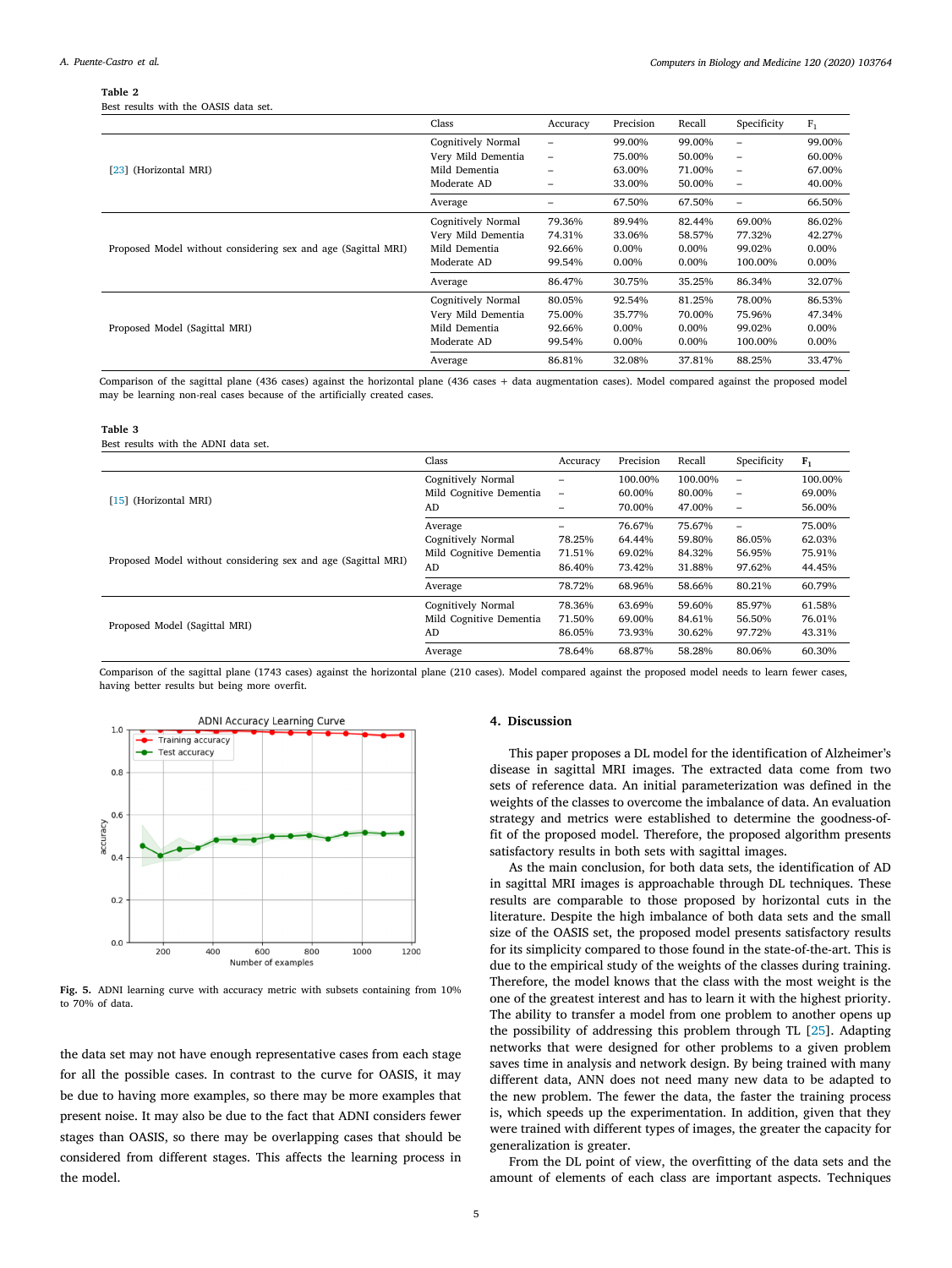such as Early Stopping [\[31](#page-6-9)] are of great help for this study along with weight adjustment.

According to the related work and the results obtained, it is important to choose a training strategy for the appropriate model. Therefore, the model can cover as many cases as possible with as little training as possible. Adequate model depth is also important, which should be as small as possible. Otherwise, the greater the depth, the more cases the model memorizes. The higher the number of cases the model has learned, the more overfitted it will be. To summarize, the results of the system will be worse when faced with new data.

In both data sets, the proposed model detects better cognitively normal cases and early stages of the disease. This is preferable to the opposite since in the final stage (AD) the presence of the disease is very clear. This model was designed to assist in the early diagnosis of the disease. Therefore, routines and treatments can be started from the earliest stages to slow the progression of AD and prevent it from reaching other later stages.

From the experience of the authors in the field of AD, the sagittal plane also shows typical deformations of the disease. This paves the way for experimentation. New characteristics of AD can be found in other regions. These new characteristics can make diagnosis a more accurate process.

## **5. Conclusion**

This study proposes a method of detection of AD using DL techniques and sagittal MRI images. The TL [[25\]](#page-6-3) technique was used, using the ANN ResNet [\[26](#page-6-4)] feature extractor with the SVM classifier [[27\]](#page-6-5). The model was tested in two sets of reference data, proving its goodness-of-fit by means of previously agreed evaluation strategies and metrics.

The experimental results show that the model is satisfactory compared to previous works with the classical horizontal plane MRI, especially when detecting the initial stages of the AD. These are the most difficult stages to detect, due to the low phenotypic manifestation, and more importantly, to the greater efficacy of the therapy in early stages. This proves that the problem can be approached from the sagittal plane, paving the way for investigation.

TL allows experiments with little data as well as Data Augmentation. Unlike this technique, with the use of TL, there is no risk of generating cases that do not come close to reality or that replicate labeling errors. In addition, using pre-trained models that require fewer data makes processing a task faster, accelerating the experiment design.

In the future, efforts will be made to improve these results by combining information from sagittal MRI volumes. Thereby, sagittal information is available for the entire brain, improving predictions. It is even possible to combine information from other less common planes, such as the frontal plane, along with the sagittal plane, obtaining information from other, less studied, angles. Future work will also focus on improving the model for recording brain regions affected by the disease. Therefore, it may be possible to predict which parts would be affected earlier in the brain and at earlier stages.

## **Declaration of competing interest**

The authors declare that they have no known competing financial interests or personal relationships that could have appeared to influence the work reported in this paper.

## **Acknowledgments**

The authors would like to thank the support from the CESGA, where many of the tests were run. This work is supported by the ''Collaborative Project in Genomic Data Integration (CICLOGEN)'' PI17/01826 funded by the Carlos III Health Institute in the context of the Spanish National Plan for Scientific and Technical Research and Innovation

2013–2016 and the European Regional Development Funds (FEDER)— "A way to build Europe''. This project was also supported by the General Directorate of Culture, Education and University Management of Xunta de Galicia (Ref. ED431G/01, ED431D 2017/16), the ''Galician Network for Colorectal Cancer Research'' (Ref. ED431D 2017/23), Competitive Reference Groups (Ref. ED431C 2018/49) and the Spanish Ministry of Economy and Competitiveness via funding of the unique installation BIOCAI (UNLC08-1E-002, UNLC13-13-3503) and the European Regional Development Funds (FEDER). Enrique Fernandez-Blanco would also like to thank NVidia corp., which granted a GPU used in this work for the preliminary tests.

## **Supplementary material**

Source code can be found at [https://github.com/TheMVS/DL\\_AD\\_](https://github.com/TheMVS/DL_AD_mri_sex_age_stages) [mri\\_sex\\_age\\_stages](https://github.com/TheMVS/DL_AD_mri_sex_age_stages) and a Docker image is available at [https://hub.](https://hub.docker.com/r/themvs/dl_ad_mri_sex_age_stages) [docker.com/r/themvs/dl\\_ad\\_mri\\_sex\\_age\\_stages](https://hub.docker.com/r/themvs/dl_ad_mri_sex_age_stages).

#### **References**

- <span id="page-5-0"></span>[1] [H. Niu, I. Álvarez-Álvarez, F. Guillén-Grima, I. Aguinaga-Ontoso, Prevalence and](http://refhub.elsevier.com/S0010-4825(20)30138-4/sb1) [incidence of Alzheimer's disease in Europe: A meta-analysis, Neurología \(Engl.](http://refhub.elsevier.com/S0010-4825(20)30138-4/sb1) [Ed.\) 32 \(8\) \(2017\) 523–532.](http://refhub.elsevier.com/S0010-4825(20)30138-4/sb1)
- <span id="page-5-1"></span>[2] [J. Gaugler, B. James, T. Johnson, A. Marin, J. Weuve, 2019 Alzheimer's disease](http://refhub.elsevier.com/S0010-4825(20)30138-4/sb2) [facts and figures, Alzheimers Dementia 15 \(3\) \(2019\) 321–387.](http://refhub.elsevier.com/S0010-4825(20)30138-4/sb2)
- <span id="page-5-2"></span>[3] [A. Alzheimer, About a peculiar disease of the cerebral cortex, Alzheimer Dis.](http://refhub.elsevier.com/S0010-4825(20)30138-4/sb3) [Assoc. Disord. 1 \(3\) \(1987\) 8.](http://refhub.elsevier.com/S0010-4825(20)30138-4/sb3)
- <span id="page-5-3"></span>[4] [A. Alzheimer, H. Förstl, R. Levy, On certain peculiar diseases of old age, Hist.](http://refhub.elsevier.com/S0010-4825(20)30138-4/sb4) [Psychiatry 2 \(5\) \(1991\) 71–73.](http://refhub.elsevier.com/S0010-4825(20)30138-4/sb4)
- <span id="page-5-4"></span>[5] [S.S. Dominy, C. Lynch, F. Ermini, M. Benedyk, A. Marczyk, A. Konradi, M.](http://refhub.elsevier.com/S0010-4825(20)30138-4/sb5) [Nguyen, U. Haditsch, D. Raha, C. Griffin, et al., Porphyromonas gingivalis in](http://refhub.elsevier.com/S0010-4825(20)30138-4/sb5) [Alzheimer's disease brains: Evidence for disease causation and treatment with](http://refhub.elsevier.com/S0010-4825(20)30138-4/sb5) [small-molecule inhibitors, Sci. Adv. 5 \(1\) \(2019\) eaau3333.](http://refhub.elsevier.com/S0010-4825(20)30138-4/sb5)
- <span id="page-5-5"></span>[6] [R. Itzhaki, Herpes simplex virus type 1, apolipoprotein E and Alzheimer's disease,](http://refhub.elsevier.com/S0010-4825(20)30138-4/sb6) [Herpes J. IHMF 11 \(2004\) 77A–82A.](http://refhub.elsevier.com/S0010-4825(20)30138-4/sb6)
- <span id="page-5-6"></span>[7] [H. Braak, E. Braak, Frequency of stages of Alzheimer-related lesions in different](http://refhub.elsevier.com/S0010-4825(20)30138-4/sb7) [age categories, Neurobiol. Aging 18 \(4\) \(1997\) 351–357.](http://refhub.elsevier.com/S0010-4825(20)30138-4/sb7)
- <span id="page-5-7"></span>[8] [D.W. Fisher, D.A. Bennett, H. Dong, Sexual dimorphism in predisposition to](http://refhub.elsevier.com/S0010-4825(20)30138-4/sb8) [Alzheimer's disease, Neurobiol. Aging 70 \(2018\) 308–324.](http://refhub.elsevier.com/S0010-4825(20)30138-4/sb8)
- <span id="page-5-8"></span>[9] [R. Klette, Concise Computer Vision, Springer, 233 Spring Street, New York, NY](http://refhub.elsevier.com/S0010-4825(20)30138-4/sb9) [10013, USA, 2014.](http://refhub.elsevier.com/S0010-4825(20)30138-4/sb9)
- <span id="page-5-9"></span>[10] [C.M. Bishop, Pattern Recognition and Machine Learning, Springer, 233 Spring](http://refhub.elsevier.com/S0010-4825(20)30138-4/sb10) [Street, New York, NY 10013, USA, 2006.](http://refhub.elsevier.com/S0010-4825(20)30138-4/sb10)
- <span id="page-5-10"></span>[11] [C.M. Stonnington, C. Chu, S. Klöppel, C.R. Jack Jr., J. Ashburner, R.S. Frack](http://refhub.elsevier.com/S0010-4825(20)30138-4/sb11)[owiak, A.D.N. Initiative, et al., Predicting clinical scores from magnetic resonance](http://refhub.elsevier.com/S0010-4825(20)30138-4/sb11) [scans in Alzheimer's disease, Neuroimage 51 \(4\) \(2010\) 1405–1413.](http://refhub.elsevier.com/S0010-4825(20)30138-4/sb11)
- <span id="page-5-11"></span>[12] [S. Li, F. Shi, F. Pu, X. Li, T. Jiang, S. Xie, Y. Wang, Hippocampal shape analysis](http://refhub.elsevier.com/S0010-4825(20)30138-4/sb12) [of Alzheimer disease based on machine learning methods, Am. J. Neuroradiol.](http://refhub.elsevier.com/S0010-4825(20)30138-4/sb12) [28 \(7\) \(2007\) 1339–1345.](http://refhub.elsevier.com/S0010-4825(20)30138-4/sb12)
- <span id="page-5-12"></span>[13] [S. Vieira, W.H. Pinaya, A. Mechelli, Using deep learning to investigate the](http://refhub.elsevier.com/S0010-4825(20)30138-4/sb13) [neuroimaging correlates of psychiatric and neurological disorders: Methods and](http://refhub.elsevier.com/S0010-4825(20)30138-4/sb13) [applications, Neurosci. Biobehav. Rev. 74 \(2017\) 58–75.](http://refhub.elsevier.com/S0010-4825(20)30138-4/sb13)
- <span id="page-5-13"></span>[14] [S. Liu, S. Liu, W. Cai, H. Che, S. Pujol, R. Kikinis, D. Feng, M.J. Fulham, et al.,](http://refhub.elsevier.com/S0010-4825(20)30138-4/sb14) [Multimodal neuroimaging feature learning for multiclass diagnosis of Alzheimer's](http://refhub.elsevier.com/S0010-4825(20)30138-4/sb14) [disease, IEEE Trans. Biomed. Eng. 62 \(4\) \(2014\) 1132–1140.](http://refhub.elsevier.com/S0010-4825(20)30138-4/sb14)
- <span id="page-5-14"></span>[15] [E. Hosseini-Asl, R. Keynton, A. El-Baz, Alzheimer's disease diagnostics by](http://refhub.elsevier.com/S0010-4825(20)30138-4/sb15) [adaptation of 3D convolutional network, in: 2016 IEEE International Conference](http://refhub.elsevier.com/S0010-4825(20)30138-4/sb15) [on Image Processing, ICIP, IEEE, 2016, pp. 126–130.](http://refhub.elsevier.com/S0010-4825(20)30138-4/sb15)
- <span id="page-5-15"></span>[16] [X. Zheng, J. Shi, Q. Zhang, S. Ying, Y. Li, Improving MRI-based diagnosis of](http://refhub.elsevier.com/S0010-4825(20)30138-4/sb16) [Alzheimer's disease via an ensemble privileged information learning algorithm,](http://refhub.elsevier.com/S0010-4825(20)30138-4/sb16) [in: 2017 IEEE 14th International Symposium on Biomedical Imaging, ISBI 2017,](http://refhub.elsevier.com/S0010-4825(20)30138-4/sb16) [IEEE, 2017, pp. 456–459.](http://refhub.elsevier.com/S0010-4825(20)30138-4/sb16)
- <span id="page-5-16"></span>[17] [H.-I. Suk, S.-W. Lee, D. Shen, A.D.N. Initiative, et al., Hierarchical feature](http://refhub.elsevier.com/S0010-4825(20)30138-4/sb17) [representation and multimodal fusion with deep learning for AD/MCI diagnosis,](http://refhub.elsevier.com/S0010-4825(20)30138-4/sb17) [Neuroimage 101 \(2014\) 569–582.](http://refhub.elsevier.com/S0010-4825(20)30138-4/sb17)
- <span id="page-5-17"></span>[18] [H.-I. Suk, C.-Y. Wee, S.-W. Lee, D. Shen, State-space model with deep learning](http://refhub.elsevier.com/S0010-4825(20)30138-4/sb18) [for functional dynamics estimation in resting-state fMRI, Neuroimage 129 \(2016\)](http://refhub.elsevier.com/S0010-4825(20)30138-4/sb18) [292–307.](http://refhub.elsevier.com/S0010-4825(20)30138-4/sb18)
- <span id="page-5-18"></span>[19] [Y. LeCun, Y. Bengio, G. Hinton, Deep learning, Nature 521 \(7553\) \(2015\) 436.](http://refhub.elsevier.com/S0010-4825(20)30138-4/sb19)
- <span id="page-5-19"></span>[20] ADNI|Alzheimer's Disease Neuroimaging Initiative, 2019, [http://adni.loni.usc.](http://adni.loni.usc.edu) [edu,](http://adni.loni.usc.edu) (Online; Accessed 18 July 2019).
- <span id="page-5-20"></span>[21] [S. Basaia, F. Agosta, L. Wagner, E. Canu, G. Magnani, R. Santangelo, M. Filippi,](http://refhub.elsevier.com/S0010-4825(20)30138-4/sb21) [A.D.N. Initiative, et al., Automated classification of Alzheimer's disease and mild](http://refhub.elsevier.com/S0010-4825(20)30138-4/sb21) [cognitive impairment using a single MRI and deep neural networks, Neuroimage](http://refhub.elsevier.com/S0010-4825(20)30138-4/sb21) [Clin. 21 \(2019\) 101645.](http://refhub.elsevier.com/S0010-4825(20)30138-4/sb21)